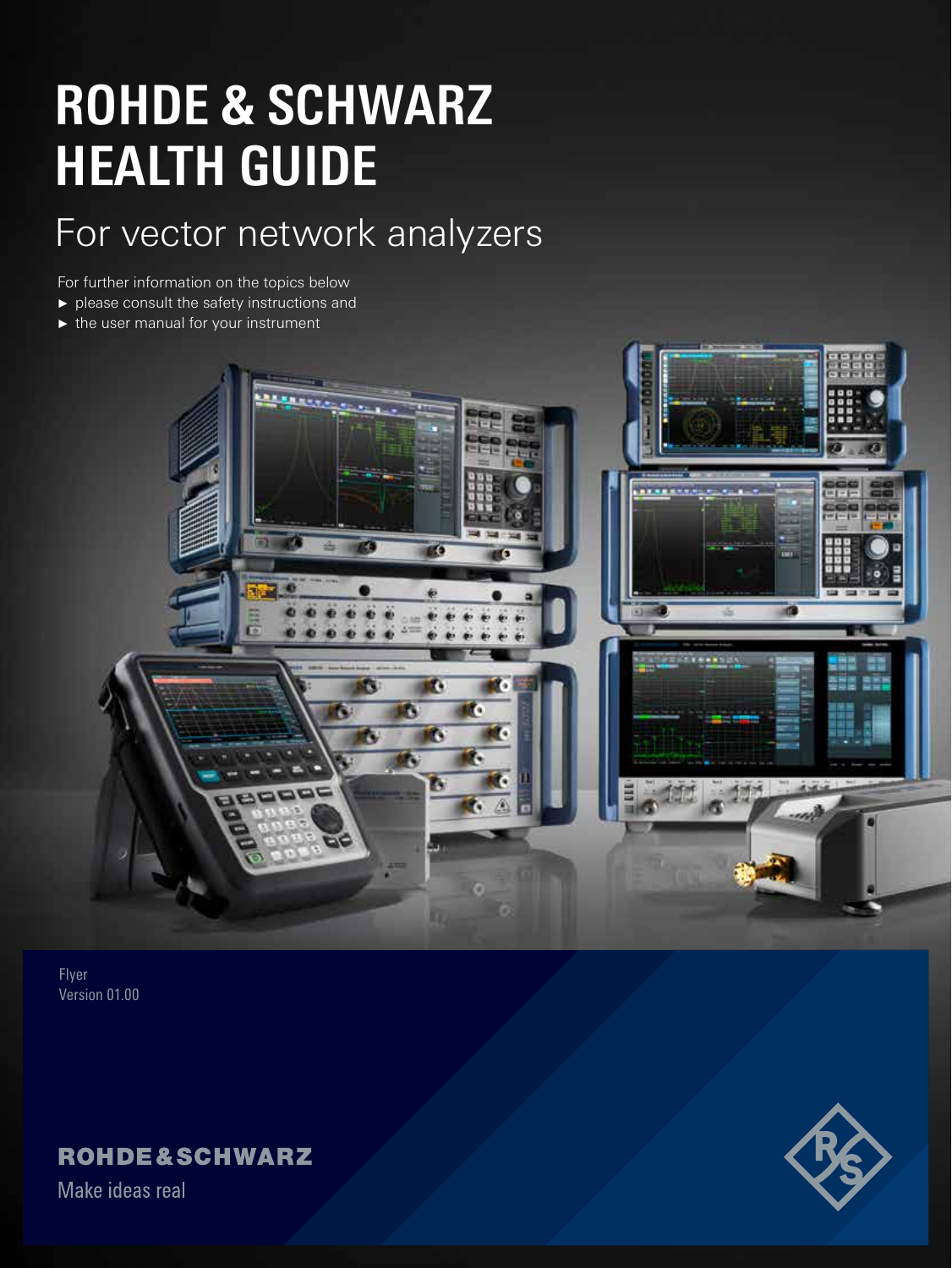# **PREVENTING ELECTRICAL DAMAGE**

## **DO NOT:**

- $\triangleright$  Consult the operating manual or data sheet for further information before using any port.
- 
- ► Verify that the RF output level of the DUT is below the instrument's RF damage level,
	- especially when testing a high power DUT with gain. While the instrument's maximum output RF level is below the RF damage level of RF ports, applying gain can result in an overload.

► Observe ESD precautions: Use a wrist strap and cord to ground yourself, for example by using the ground connector on the back of the instrument, or use a conductive floor mat and heel ground strap combination when you connect or disconnect a DUT or test fixture to the instrument's test ports. Install ESD protective covers after each use of the instrument's ports.

Set a custom "preset" output power when working with sensitive DUTs. By default, "preset" results in an active RF output power of –10 dB.



- ▶ Protect ports from direct current. Applicable limits are specified in the data sheet (see "damage current/voltage/DC voltage").
- $\triangleright$  Consult the data sheet on the permissible characteristics of the instrument's power supply. Always use a power supply with a connection to ground.
- ► Ensure that the ambient temperature is within the range specified in the data sheet.

Electrostatically discharge a DUT with a short or match prior to connecting it to the instrument. Even residual charge of cables can cause damage when discharged over the instrument.

 $\blacktriangleright$  Clean and inspect each connector prior to its use. Make sure to align the connectors on the cable and on the instrument along a common axis before tightening. Turn the outer connector nut, not the cable itself. Use a calibrated torque wrench to tighten the connector with the specified torque.



► Make sure to prevent sharp bending of cables. Sharp bends lead to reflections and possibly to permanent cable damage. Rather use a cable with the appropriate length.



- ► Operate the instrument outside specifications. Warning signs are strategically placed at sensitive connectors.
- ► Overload ports by exceeding the applicable limits specified in the data sheet. RF and direct excess ports are especially sensitive to overload.

► Look for dirt and outer and inner conductor damage before using any cable. In case of dirt, apply compressed air to dislodge larger debris. Make use of isopropanol moistened foam cleaning swabs or wooden cocktail sticks to remove the remaining dirt. Dry the connector using compressed air.



► Use your fingers or a stylus pen when touching the screen. Use a soft, dry, lint-free dust cloth for cleaning.



► Use both handles on the front or side of the casing for lifting or carrying the instrument.

► Damage the instrument's earth grounding protection by using an (extension) power cable, or autotransformer without a protective ground conductor.

> ► Fold the feet in or out completely to ensure stability of the instrument. The feet can collapse if they are not folded out completely or if the instrument is shifted while the feet are folded out.



 $\blacktriangleright$  Use the original packaging for transportation. It is specifically designed to prevent mechanical damage and to provide ESD protection. In case the original packaging is lost, it can always be ordered separately.

- ► Directly connect a DC supply to a port. Instead, use a bias tee for both biasing your DUT and supplying it with the RF signal.
- ► Use any AC power cable other than that delivered with the instrument. Other cables may be of poorer quality and could result in damage to the instrument.
- ► Operate the instrument in case it shows signs of condensation. Condensation is the result of rapid temperature changes, for example during transport or power-up.



## **DO:**



 $\overline{\mathbb{P}}$ <u>ne fo</u>



# **PREVENTING MECHANICAL DAMAGE**

►Take preventive measures in case of a suboptimal operating site, for example by providing extra shielding for your instruments.



- ► Operate the instrument in a wet or polluted environment or expose it to high electromagnetic interference, as these conditions can lead to premature aging or cause damage to the instrument.
- ► Tighten cables excessively, as this can cause damage to the cable or the connector. In contrast, insufficient tightening can lead to inaccurate measurement results. Make sure not to mix incompatible connector systems.
- ► Repeatedly bend cables, as this will increase wear and influence the user calibration.
- ► Apply too much pressure when cleaning the inside of connectors with foam cleaning swabs or wooden cocktail sticks. In the case of female connectors with an air dielectric, the slotted contacts of the inner conductor are easily bent. In the case of male connectors, the center pin is easily bent.
- ► Use cleaning agents, as there is a risk of damage to the screen. Never touch the screen with ballpoint pens or other sharp objects.
- ► Apply excessive force to the handles, for example by carrying the instrument using only one handle.
- ► Exceed the maximum force or load on the instrument, with or without folded-out feet. Applicable limits are specified in the user manual.
- ► Leave headroom in the transport box, as this means loose cargo and potential damage. Never use styrene pellets for packaging, as they do not provide proper cushioning.

## **DO: DO NOT:**

- 
- 

- 
- 

- 
- 



∆T